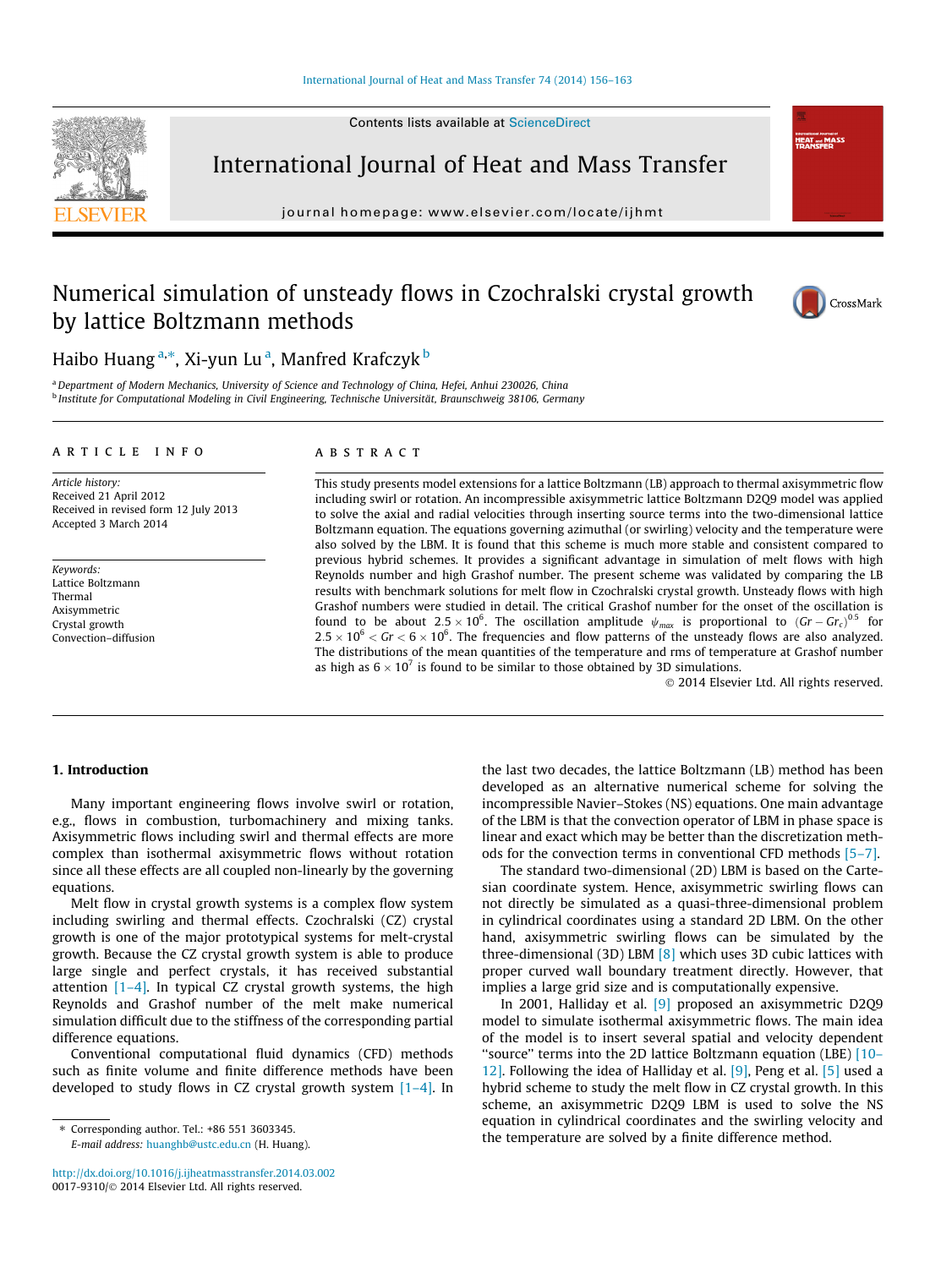<span id="page-1-0"></span>However, the axisymmetric model and hybrid scheme used by Peng et al. [\[5\]](#page-6-0) and Huang et al. [\[6\]](#page-6-0) is unstable for simulations of melt flows with high Reynolds number ( $Re = 10<sup>4</sup>$ ) and high Grashof number ( $Gr = 10^7$ ) even with very fine grids. To improve the numerical stability, we propose that not only the NS equations but also the governing equation for the swirling velocity and temperature be solved by the LBM. This is more consistent and it results in improved numerical stability than the hybrid schemes.

The melt flows in CZ crystal growth system can be described by the NS equations and two convection diffusion equations (CDE). An incompressible axisymmetric LB model [\[13\]](#page-6-0) is used for solving the NS equations. For solving the CDE, D2Q9, D2Q7, and D2Q5 models in literature are available [\[14–19\].](#page-6-0) Here a simple D2Q5 model is used for solving the CDE.

The scheme described below is qualitatively different from the method discussed by Chen et al. [\[19\]](#page-6-0), who simulate the melt flow system by solving three CDEs and a Poisson equation. Usually, the LBM solves incompressible time-dependent NS equations more efficiently than the common explicit CFD methods because the Poisson equation is not required to be solved in the LBM. The present scheme does not require a Poisson equation to be solved and only two CDEs are required to be solved. Hence, the present scheme can be demonstrated to be more efficient than the scheme of Chen et al. [\[19\]](#page-6-0).

Our LB scheme was initially validated by comparing the LBM results with the benchmark solutions for melt flow in Czochralski crystal growth [\[20\]](#page-7-0). Our numerical results were also compared with the data of Bansch et al. [\[21\]](#page-7-0) and Nikitin et al. [\[2\].](#page-6-0) Numerical stability tests are also performed.

Although there are many studies on hydrodynamic stability phenomena in melt flow in CZ crystal growth [\[22\]](#page-7-0), there are only very few specific numerical data to figure out a critical Grashof number where the temperature oscillations begin [\[2,22\].](#page-6-0)

Here we focus on cases with high Grashof numbers. The flow patterns and frequencies of unsteady flows with high Grashof numbers was analyzed. The critical Grashof number for the onset of the oscillation and the behavior of oscillation amplitude were investigated in detail. The distributions of the mean quantities of the temperature and root-mean-square (rms) of temperature at high Grashof number were also investigated.

#### 2. Numerical methods

#### 2.1. Governing equations

The following continuity equation (Eq.  $(1)$ ) and Navier–Stokes momentum equations (Eq.  $(2)$ ) in pseudo-Cartesian coordinates  $(x, r)$  are used to describe the laminar axisymmetric flow in axial and radial directions [\[23\]](#page-7-0),

$$
\partial_{\beta}u_{\beta}=-\frac{u_r}{r},\qquad(1)
$$

$$
\partial_t u_x + \partial_\beta (u_\beta u_x) + \frac{1}{\rho_0} \partial_x p - v \partial_\beta (\partial_\beta u_x) \n= -\frac{u_x u_r}{r} + \frac{v}{r} \left( \partial_r u_x - \frac{u_r}{r} \delta_{xx} \right) + \frac{u_\theta^2}{r} \delta_{xx} + Q,
$$
\n(2)

where  $u_{\beta}(\beta = x, r)$  are the two components of velocity;  $u_{\alpha}$  is the velocity  $u_x$  or  $u_r$ ; v is the kinematic viscosity. The symmetry axis is in  $x$  direction.  $Q$  is an additional source term that may appear in some flow problems. In the above equations we adopt the Einstein summation convention.

For axisymmetric swirling flows, there are no circumferential gradients but there may still be non-zero swirling velocities  $u_{\theta}$ . The momentum equation of azimuthal velocity is

$$
\partial_t u_\theta + \partial_\beta (u_\beta u_\theta) = v \partial_\beta (\partial_\beta u_\theta) + \frac{v}{r} \left( \partial_r u_\theta - \frac{u_\theta}{r} \right) - 2 \frac{u_r u_\theta}{r}.
$$
 (3)

In Eq.  $(2)$ , the Boussinesq approximation is applied to the buoyancy force term  $Q = g\gamma_0(T - T_c)\delta_{\alpha x}$ , where g is the acceleration due to gravity;  $\gamma_0$  is the thermal expansion coefficient;  $T_c$  is the temperature of crucible (refer to [Fig. 1\)](#page-2-0). The governing equation of temperature is

$$
\partial_t T + \partial_\beta (u_\beta T) = k_0 \partial_\beta (\partial_\beta T) + G,\tag{4}
$$

where the Prandtl number Pr is defined as  $Pr = \frac{v}{k_0}$ , and  $k_0$  is the thermal diffusion constant. In the above equation,  $G = \frac{v}{Pr} \frac{1}{r} \partial_r T - T \frac{u_r}{r}$ which can be regarded as a source term.

#### 2.2. Axisymmetric lattice Boltzmann method

In our study we use an axisymmetric lattice Boltzmann D2Q9 model [\[13\],](#page-6-0) which is derived from an incompressible LBGK D2Q9 model [\[24\].](#page-7-0) The evaluation equation to describe 2D flow in  $(x, r)$ pseudo-Cartesian coordinates is Eq.  $(5)$ , which is similar to the evaluation equation for standard D2Q9 model in 2D  $(x, y)$  Cartesian coordinates. The difference is that a source term  $H_i^{(1)}$  and  $H_i^{(2)}$  were incorporated into the microscopic evolution equation.

$$
f_i(x + e_{ix}\delta_t, r + e_{ir}\delta_t, t + \delta_t) - f_i(x, r, t)
$$
  
=  $\frac{1}{\tau} [f_i^{eq}(x, r, t) - f_i(x, r, t)] + \delta_t H_i^{(1)}(x, r, t) + \delta_t H_i^{(2)}(x, r, t)$  (5)

In Eq. (5),  $f_i(x, r, t)$  are the distribution functions for particles with velocity  $e_i$  at position  $(x, r)$  and time t. The 9 discrete velocities e<sub>i</sub> are given by  $\mathbf{e}_0 = (0,0)$ ,  $\mathbf{e}_i = c(\cos(i-1)\frac{\pi}{2}, \sin(i-1)\frac{\pi}{2})$  $\mathbf{e}_i$  are given by  $\mathbf{e}_0 = (0, 0)$ ,  $\mathbf{e}_i = c(\cos(i - 1)\frac{\pi}{2})$ ,  $\sin((i - 1)\frac{\pi}{2})$ ,  $i = 1, 2, 3, 4$ , and  $\mathbf{e}_i = \sqrt{2}c(\cos((i - 5)\frac{\pi}{2} + \frac{\pi}{4}))$ ,  $\sin((i - 5)\frac{\pi}{2} + \frac{\pi}{4}))$ .  $i = 5,6,7,8$ . where  $c = \delta_x/\delta_t$ .  $\delta_x$  and  $\delta_t$  are the lattice spacing (l.u.) and time step size (*t.s.*). In our studies  $c \equiv 1$  l.u./*t.s.*  $H_i^{(1)}$  and  $H_i^{(2)}$ are the ''source'' terms added to the collision operator. They are responsible to recover the extra terms in the continuity equation (Eq.  $(1)$ ) and momentum equations (Eq.  $(2)$ ), respectively [\[13\].](#page-6-0) The non-dimensional relaxation time constant  $\tau$  and the fluid viscosity satisfies  $v = c_s^2 \delta_t(\tau - 0.5)$ , where  $c_s = c/\sqrt{3}$ . In Eq. (5), the equilibrium distribution functions (EDF)  $f_i^{eq}$  of the incompressible D2Q9 model are given [\[24\]](#page-7-0)

$$
f_i^{eq}(x,r,t) = \omega_i \frac{p}{c_s^2} + \omega_i \rho_0 \left[ \frac{\mathbf{e}_i \cdot \mathbf{u}}{c_s^2} + \frac{(\mathbf{e}_i \cdot \mathbf{u})^2}{2c_s^4} - \frac{\mathbf{u}^2}{2c_s^2} \right], \quad i = 0, 1, 2, \dots, 8.
$$
\n
$$
(6)
$$

p is the hydrodynamic pressure and  $\rho_0$  is the density of fluid. In the above equations,  $\omega_0 = 4/9$ ,  $\omega_i = 1/9$ ,  $(i = 1, 2, 3, 4)$ ,  $\omega_i = 1/36$ ,  $(i = 5, 6, 7, 8)$ . They are nondimensional parameters.

The pressure p and momentum  $\rho_0 u$  are defined as:

$$
\frac{p}{c_s^2} = \sum_i f_i = \sum_i f_i^{eq}, \quad \rho_0 u_x = \sum_i e_{i\alpha} f_i + \frac{1}{2} \rho_0 F_{\alpha} \delta_t,\tag{7}
$$

where  $F_{\alpha}$  represents the acceleration of a body force or source term in the momentum equations and has the unit of  $\ell.u./(t.s.)^2$ .

In order to recover the extra terms,

$$
F_{\alpha} = \left[ -\frac{u_{\alpha}u_r}{r} + \frac{\nu}{r} \left( \partial_r u_{\alpha} - \frac{u_r}{r} \delta_{\alpha r} \right) + \frac{u_{\theta}^2}{r} \delta_{\alpha r} + Q \right],
$$
\n(8)

in the 2-D NS equations, the following source terms should be added into the lattice Boltzmann equation [\[13,25\]](#page-6-0)

$$
H_i^{(1)} = -\frac{\omega_i \rho_0 u_r}{r},
$$
  
\n
$$
H_i^{(2)} = \left(1 - \frac{1}{2\tau}\right) F_\alpha \frac{(e_{ix} - u_\alpha)}{c_s^2} f_i^{eq}.
$$
\n(9)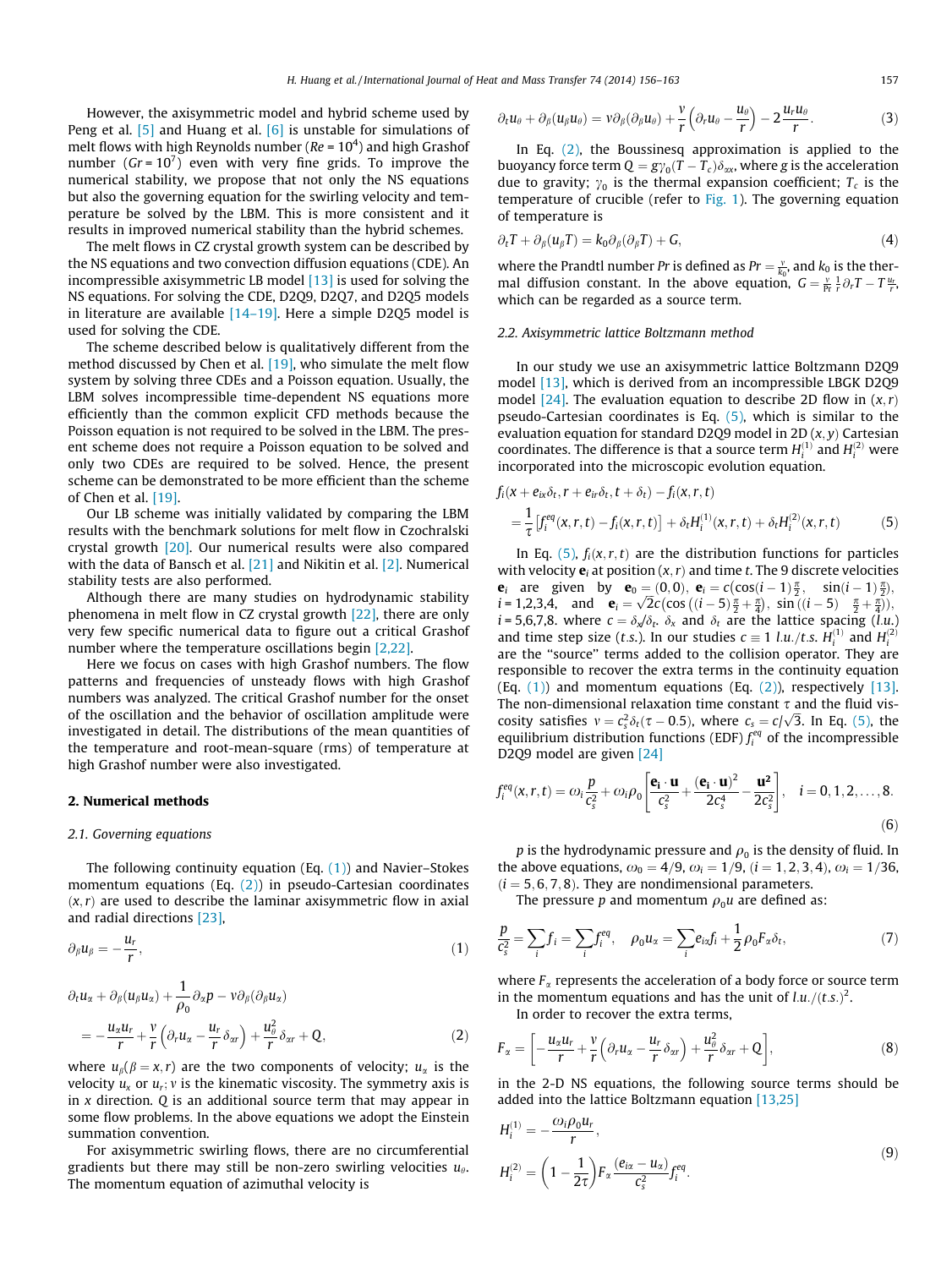<span id="page-2-0"></span>

Fig. 1. The momentum and thermal boundary conditions of melt flow in Czochralski crystal growth.

For the velocity derivatives in the above equations, the term  $\partial_r u_x + \partial_x u_r$  can be obtained through Eq. (10),

$$
\rho_0 v(\partial_x u_r + \partial_r u_x) = -\left(1 - \frac{1}{2\tau}\right) \sum_{i=0}^8 f_i^{ne} e_{ix} e_{ir}, \qquad (10)
$$

where  $f_i^{ne} = f_i - f_i^{eq}$ . Similarly,  $\partial_x u_x = -\frac{1}{2\rho_0 v} \left(1 - \frac{1}{2\tau}\right) \sum_{i=0}^8 f_i^{ne} e_{ix} e_{ix}$ , and  $\partial_r u_r = -\frac{1}{2\rho_0 v} \left(1 - \frac{1}{2\tau}\right) \sum_{i=0}^8 f_i^{ne} e_{ir} e_{ir}$ . The term  $\partial_r u_x$  in the source terms is equal to  $(\partial_r u_x + \partial_x u_r) - \partial_x u_r$ . Since  $(\partial_r u_x + \partial_x u_r)$  can be easily obtained by Eq. (10), only the value of  $\partial_{x}u_{r}$  is left unknown to determine  $\partial_r u_x$ . Here a finite difference method is used to obtain  $\partial_x u_r$ at lattice node (i,j), which can be calculated by  $(\partial_x u_r)_{ij} \approx$  $((u_r)_{i+1,j} - (u_r)_{i-1,j})/(2\delta_x).$ 

The values of  $\partial_r u_x + \partial_x u_r$ ,  $\partial_x u_x$ ,  $\partial_r u_r$ ,  $\partial_r u_x$  and  $\partial_x u_r$  for the lattice nodes on the wall boundary can also be calculated from Eq. (10) and a one sided finite-difference scheme. Hence, for the additional source term in our model, most velocity gradient terms can be obtained from second order moments of non-equilibrium distribution functions, which is consistent with the philosophy of the LBM.

#### 2.3. Lattice Boltzmann methods for CDE

He and Luo have shown that the LB equation can be derived from the Boltzmann equation [\[26\]](#page-7-0). Since the hydrodynamic moments of  $f_i^{eq}$  can be evaluated by quadrature formulas, the 2D velocity space  $\xi$  is discretized into several finite velocities  $\mathbf{e}_i[26]$ . To solve the 2D NS equations, a D2Q9 velocity model with 9 velocities is necessary for a Cartesian coordinate lattice  $[26]$ . However, to recover a CDE, the derivation of the CDE from the LBE shows that fourth-order isotropic lattice tensors are not required. Hence, models with fewer velocities, e.g., D2Q5 and D2Q4, can be used [\[15,32–34\].](#page-6-0)

In the following part, we illustrate how to solve a typical CDE (Eq.  $(4)$ ) using LBM. In many studies  $[14,16,17,19]$ , when the LB method is used to solve a CDE, a common LBE in the form of Eq. (11) is used.

$$
g_i(\mathbf{x} + \mathbf{e}_i \delta t, t + \delta t) - g_i(\mathbf{x}, t) = \frac{1}{\tau_g} \left[ g_i^{eq}(\mathbf{x}, t) - g_i(\mathbf{x}, t) \right] + \delta_t S_i.
$$
 (11)

In Eq. (11),  $\tau_{\rm g}$  is a nondimensional relaxation time constant and  $S_i$  is a source term used to recover the source term G in Eq. [\(4\).](#page-1-0) The EDF,  $g_i^{eq}$ , has different forms in the studies referenced above.

The EDF of  $f_i^{eq}$  relevant to NS equations (i.e., Eq. [\(2\)](#page-1-0)) involves terms of  $O(u^2)$ . However, the solution of the CDE does not require second-order velocity terms; keeping only terms of  $O(u)$  in the EDF has been proven consistent with the second-order spatial accuracy of LBM [\[27\]](#page-7-0). Here we adopt this strategy and in the EDF of the following models, only terms of  $O(u)$  are retained. Keeping terms of  $O(u)$  in the EDF and through the derivative procedure from Boltzmann equation to LB equation  $[26]$ , we can obtain a general formula for weighting factors in EDF is

$$
g_i^{(0)} = B_i T + \frac{T e_{ix} u_x}{2c^2}
$$
 (12)

with  $B_0 = 1 - 2\eta_g$ ,  $B_i = \frac{1}{2}\eta_g$ ,  $i = 1, 2, 3, 4$ , where  $\eta_g \in (0, 0.5]$  is a free, positive, and nondimensional parameter determined by the equation  $k_0 = c^2 (\tau_g - 0.5) \eta_g \delta_t$ . T is obtained from  $T = \sum_i g_i$ . We note that when  $\eta_g = 0.5$ , Eq. (12) becomes a D2Q4 model formula.

There are some specific cases of the above general formula in the literature. In the study of Huber et al. [\[18\],](#page-6-0)  $g_i^{eq} = W_i T \left[ 1 + \frac{\mathbf{e}_i \cdot \mathbf{u}}{\epsilon_s^2} \right]$ . The weighting factor  $W_0 = \frac{1}{3}$  and  $W_i = \frac{1}{6}$ .  $i = 1, 2, 3, 4$ . Hence, the formula of the EDF can be written as  $g_i^{eq} = W_i T + \frac{T}{2c^2} (\mathbf{e}_i \cdot \mathbf{u})$  due to  $\mathbf{e}_0 = (0,0)$ . In the study of Chen et al. [\[19\],](#page-6-0) the EDF is given by  $g_i^{eq} = \frac{T}{5} + \frac{T}{2c^2}(\mathbf{e}_i \cdot \mathbf{u}), i = 0, 1, 2, 3, 4$ .

In Eq. [\(4\),](#page-1-0)  $G = \frac{v}{Pr}(\frac{1}{r}\partial_r T) - T\frac{u_r}{r}$ . To mimic Eq. [\(4\)](#page-1-0) correctly, through Chapman-Enskog expansion we obtained the constraints of  $S_i$  in Eq. (11):  $G = \sum_i S_i$  and  $\sum_i e_{ij} S_i = 0$ . For convenience,  $S_i$  take the form  $S_i = 0.25G$ ,  $i = 1,2,3,4$  in our LBM simulations, which satisfy the constraints.

To solve the momentum equation of azimuthal velocity, i.e., Eq. [\(3\)](#page-1-0), the third LBE can be written as

$$
h_i(\mathbf{x} + \mathbf{e}_i \delta t, t + \delta t) - h_i(\mathbf{x}, t) = \frac{1}{\tau_h} \left[ h_i^{eq}(\mathbf{x}, t) - h_i(\mathbf{x}, t) \right] + \delta_t S_i \tag{13}
$$

where  $h_0^{eq} = (1 - 2\eta_h)u_\theta$  and  $h_i^{eq} = \frac{\eta_h}{2}u_\theta + \frac{u_\theta e_{ix}u_x}{2c^2}$ ,  $i = 1, 2, 3, 4$ .  $\eta_h \in (0, 0.5]$  is a free, positive, and nondimensional parameter.  $\tau_h$ satisfies the constraint  $v = c^2(\tau_h - 0.5)\eta_h \delta_t$ .  $u_\theta$  is obtained from  $u_{\theta} = \sum_i h_i$ . The source term can take the form  $St_i = 0.25 \left(\frac{v}{r} \left(\partial_r u_\theta - \frac{u_\theta}{r}\right) - 2 \frac{u_r u_\theta}{r}\right).$ 

#### 3. Boundary conditions:

Boundary conditions are an important issue when using the LBM to simulate fluid flows. The no-slip boundary conditions can be handled by the momentum exchange scheme [\[30\],](#page-7-0) bounce-back or modified bounce-back [\[29\],](#page-7-0) or the non-equilibrium bounce-back scheme [\[31\]](#page-7-0). Here in our study, the modified bounce-back scheme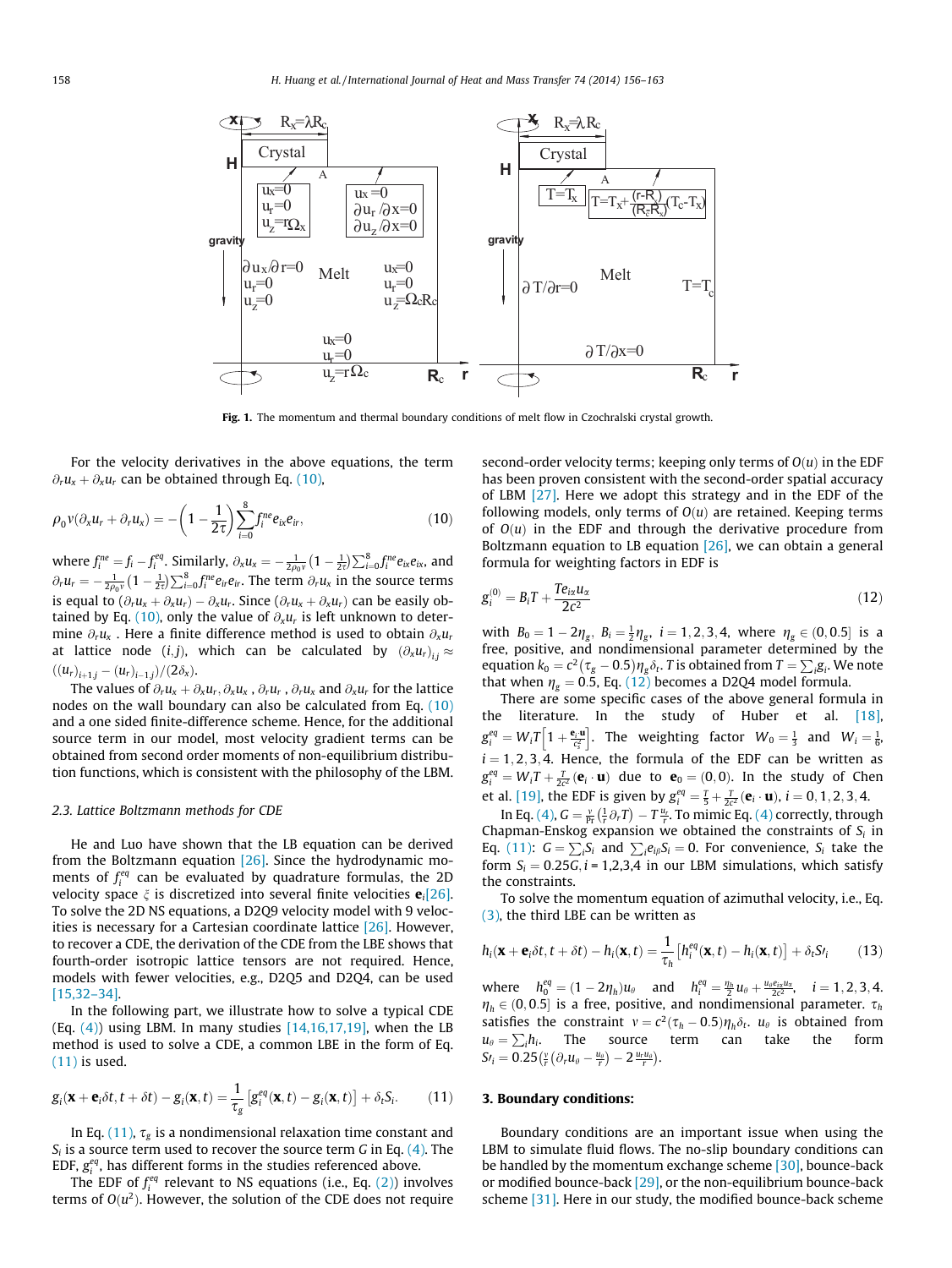[\[29\]](#page-7-0) was adopted to handle the no-slip boundary. In this scheme, collision and forcing still occur at boundary nodes, which is also consistent with the momentum exchange scheme [\[30\]](#page-7-0). For the four corner points in our simulations, the scheme proposed by Zou and He  $[31]$  was applied. For example, in the left lower corner point **x**, the unknown distribution functions  $f_1, f_2, f_5, f_6$  and  $f_8$  are obtained from  $f_1 = f_3$ ,  $f_2 = f_4$ ,  $f_5 = f_7$ , and  $f_6 = f_8 = 0.5(\rho(\mathbf{x} + \mathbf{e}_5) - f_0)$  $-2(f_3 + f_4 + f_7)$ ). This is implemented just after the streaming step and before the collision step.

For the axisymmetric boundary condition (i.e., the  $x$ -axis), the specular reflection scheme was applied to lattice nodes in axis [\[5\]](#page-6-0). The specular reflection scheme can be applied to model the free-slip boundary condition where no tangential momentum is being exchanged with the boundary. Hence, for the free surface (e.g.,  $x = H$ ,  $R_x < r < R_c$  in our setup depicted in [Fig. 1\)](#page-2-0), the specular boundary condition is also applied.

For the boundary conditions of the CDE, two types of boundary conditions are used, simple bounce-back and revised regularized scheme [\[28\]](#page-7-0). In simulations including a Neumann type boundary, the bounce-back scheme is applied while when the macroscopic variable T or  $u_w$  are specified in the boundary, the revised regularized scheme is applied. The simple bounce-back used here means the standard collision process does not occur on the boundary. In contrast, the regularized scheme implies that the collision process on the boundary node is still implemented and the idea of ''bounce back of opposite value of off-equilibrium parts'' is adopted [\[28\]](#page-7-0).

### 4. Results and Discussion

#### 4.1. Validation

In CZ crystal growth, the melt flow is very complex because it is a combination of natural convection due to thermal gradients and forced convection induced by rotation of the crystal and the cruci-ble. Here, the Wheeler benchmark problem [\[20\]](#page-7-0) in Czochralski crystal growth is used as a test case to validate the numerical method. The configuration and the momentum and thermal boundary conditions are all illustrated in [Fig. 1.](#page-2-0) In the problem, a vertical cylindrical crucible filled with a melt to a height  $H = R_c$  rotates with an angular velocity  $\Omega_c$ . The top of the melt is bounded by a coaxial crystal with radius  $R_x = \lambda R_c$  ( $\lambda = 0.4$ ) which rotates with angular velocity  $\Omega_{x}$ . There is a phase boundary between the crystal and melt. In the top right part of the melt  $(R > R<sub>x</sub>)$ , there is a free surface.  $u_x, u_y, u_\theta$  are the axial, radial and azimuthal velocities respectively.

The dimensionless parameters are Reynolds number  $Re<sub>c</sub>$ ,  $Re<sub>x</sub>$ , Prandtl number Pr and Grashof number Gr are defined as

$$
Re_c = \frac{R_c^2 \Omega_c}{v}
$$
,  $Re_x = \frac{R_c^2 \Omega_x}{v}$ ,  $Pr = \frac{v}{k_0}$ ,  $Gr = \frac{g\gamma_0(T_c - T_x)R_c^3}{v^2}$ .

In our simulations,  $Pr = 0.05$ . The parameters can be determined in the following ways. When a case of  $Gr \neq 0$  is simulated, a characteristic velocity  $\breve{U}_t = \sqrt{g\gamma_0(T_c-T_x)R_c}$  was defined, which may represent the maximum magnitude of the velocity in the flow field. Due to the incompressibility flow, we set  $U_t = 0.15$  l.u./t.s. Although here  $U_t$  represents the maximum magnitude of the velocity, in fact, in all of our simulation results, the maximum velocity is always less than  $U_t$ . Then, v can be determined from a given Gr because  $Gr = \frac{U_t^2 R_c^2}{v^2}$ . Hence, the other parameters, such as  $k_0, \tau$ , can all be determined. For example, in the cases of  $Gr = 2.5 \times 10^6,$  $R_c = 100$  l.u.,  $v = 0.009487$  l.u.<sup>2</sup>/t.s.,  $\tau = \frac{v}{c_s^2 \delta_t} + 0.5 = 0.5285$ . From  $Pr = 0.05$ , we get  $k_0 = 0.1897 \; l.u.^2/t.s$ ., If the free parameter  $\eta_g=\eta_h=0.5$ , then  $\tau_g=\frac{k_0}{\eta_g c^2\delta_t}+0.5=0.8795$  and  $\tau_h=\frac{v}{\eta_h c^2\delta_t}+0.5$  $= 0.5190.$ 

For  $Gr = 0$ , the parameters are determined in another way. First a characteristic velocity  $U_h = R_c \Omega_x \lambda = \frac{v}{R_c} R e_x \lambda$  is used and is usually set as 0.15 l.u./t.s., then parameters such as  $v, \tau$ , etc. can be calculated.

In our simulations, zero velocity and zero temperature were initialized in the whole computational domain and the convergence criterion in our simulation is set to

$$
\frac{\sum_{i,j} \left\| \mathbf{u}(x_i, r_j, t - \Delta t) - \mathbf{u}(x_i, r_j, t) \right\|^2}{\sum_{i,j} \left\| \mathbf{u}(x_i, r_j, t) \right\|^2} < 10^{-6}, \tag{14}
$$

where the summation is over the entire system.  $\Delta t$  is usually set to 5000 t.s. in most of our simulations.

The stream function in the simulations,  $\psi$  is defined as

$$
\frac{\partial \psi}{\partial r} = -ru_x, \quad \frac{\partial \psi}{\partial x} = ru_r,
$$
\n(15)

with  $\psi = 0$  on the all boundaries of the computational domain. In the following sections, The nondimensional temperature is defined as  $T' = \frac{T-T_x}{T_c-T_x}$ , where  $T_x$  is the temperature of the crystal.  $R_c$ , and  $\frac{v}{R_c}$  are used as the length and velocity scales to normalize the dimensional values, for example, the stream function is normalized by  $\psi = \psi_{IB}/\frac{v}{R_c}R_c^2$ , where  $\psi_{LB}$  is the stream function value in lattice units. The minimum and maximum values of stream function denoted by  $\psi_{min}$  and  $\psi_{max}$  are used to compare the results of our scheme with available data in the literature [\[21\].](#page-7-0)

Initially, the grid independence of the results was examined. We choose the case A2 as an example. In this case,  $Gr = 0$ ,  $Re_{\rm x} = 10^3$ , and  $Re_{\rm c} = 0$ . The  $\psi_{min}$  and  $\psi_{max}$  are compared to the result of Bansch et al. [\[21\]](#page-7-0) in Table 1. In this table, we can see that  $100\times100$  grid is sufficient to obtain accurate results.

We also investigated whether  $\tau_g$  and  $\tau_h$  would affect the numerical results even when  $\tau$  is fixed. [Table 2](#page-4-0) shows that if  $\tau_{g}$  is not too large ( $\tau_g < 2.0$ ), the discrepancy of  $\psi_{\text{max}}$  between our numerical re-sults and Bansch et al. [\[21\]](#page-7-0) are less than 1%. Hence, when  $\tau_g$  is not much larger than unity, the choice of parameters  $\tau_g$  and  $\tau_h$  in our numerical scheme will not affect the accuracy of the results. The numerical error of the velocity field (defined in Eq. (14)) as a function of time steps are also illustrated in [Fig. 2](#page-4-0). For the error calculation we chose  $\Delta t = 500t$ .s. It seems that the convergence behavior of all cases are similar and results for cases 1–3 are almost identical.

Secondly, as many as 11 cases with difference parameter sets were simulated. The 11 cases were classified into four groups. In group A, the crystal rotates with Re<sub>x</sub> varying from 10<sup>2</sup> to 10<sup>3</sup>, while the crucible is at rest with  $Gr = 0$ . In group B, the crystal and crucible rotate in opposite direction. Group A and B are all forced convection problems. The cases in group C are natural convection problems. In the cases of group D, the melt flows combined both the natural convection and forced convection were investigated which are more related to practical applications.

[Table 3](#page-4-0) shows the comparison of the computed minimum and maximum stream function values for 11 cases. A 200 $\times$ 200 grid was used in the simulation of cases A3 and B3. The grid used in the other simulations is  $100\times100$ . For comparison, we also present the results of Buckle et al. [\[1\]](#page-6-0) using the finite volume method. In

Table 1 Grid dependence tests for Case A2 with  $Gr = 0$ ,  $Re_x = 10^3$ , and  $Re_c = 0$ .

| Grid             | $\psi_{min}$ | $\psi_{max}$            |
|------------------|--------------|-------------------------|
| $50 \times 50$   | $-5.3981$    | $4.6496 \times 10^{-5}$ |
| $100 \times 100$ | $-5.0332$    | $3.9064 \times 10^{-5}$ |
| $150 \times 150$ | $-5.1812$    | $8.7524 \times 10^{-5}$ |
| $200 \times 200$ | $-5.1656$    | $8.9199 \times 10^{-5}$ |
| Ref. [21]        | $-5.1492$    | $4.8799 \times 10^{-4}$ |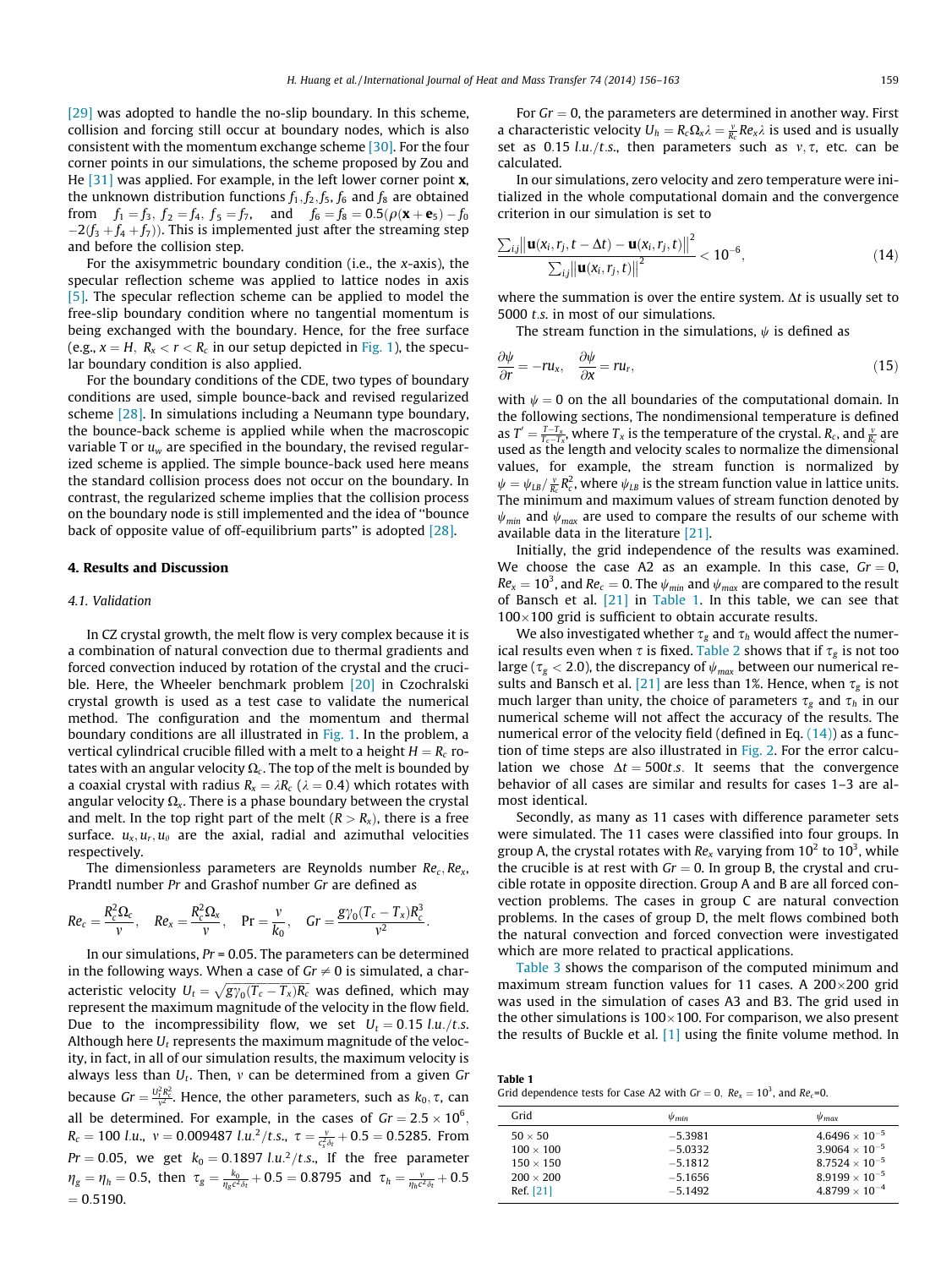#### <span id="page-4-0"></span>Table 2

Parameter dependence of  $\tau_g, \tau_h$  for case C2, Gr  $=10^6,~Re_x=0,$  and  $Re_c=0$  with grid size  $100\times100$ .

| case           | $\tau_g$ | $\tau_h$ | $\eta_{\rm g},\eta_{\rm h}$ | $\psi_{min}$ | $\psi_{\text{max}}$ |
|----------------|----------|----------|-----------------------------|--------------|---------------------|
|                | 1.10     | 0.530    | 0.500                       | $-0.31246$   | 93.426              |
| 2              | 1.40     | 0.545    | 0.333                       | $-0.34608$   | 93.430              |
| 3              | 2.00     | 0.575    | 0.200                       | $-0.46462$   | 93.446              |
| $\overline{4}$ | 3.50     | 0.650    | 0.100                       | $-1.0216$    | 93.665              |
| 5              | 6.50     | 0.800    | 0.050                       | $-2.2113$    | 94.750              |
| Ref. [21]      |          |          |                             | $-0.27504$   | 92.874              |



Fig. 2. The convergence behavior of the numerical error of velocity field for the C2 case with different  $\tau_g$  and  $\tau_h$ .

Table 3, the relative difference between our results and those of Buckle et al. [\[1\]](#page-6-0) are also illustrated. The relative difference is defined as:  $d_{rel} = \frac{|\langle \psi_{max}\rangle_{IB} - \langle \psi_{max}\rangle_B| + |\langle \psi_{min}\rangle_B| - \langle \psi_{min}\rangle_B|}{|\langle \psi_{max}\rangle_B| + |\langle \psi_{min}\rangle_B|}$ . The subscript 'LB' and 'B' means the results of LBM and those of Buckle et al. [\[1\]](#page-6-0). Noted in the cases A1 and B1, the original  $\psi_{min}$  in Ref. [\[1\]](#page-6-0) were misprinted [\[21\]](#page-7-0).

From the table, we can see for the A3 case, the discrepancy of our LBM result and that of the Buckle et al. [\[1\]](#page-6-0) is about 17%. This is large but is more consistent with the result of Bansch et al. [\[21\]](#page-7-0). In their result, for the case A3,  $\psi_{min}$  and  $\psi_{max}$  are  $-4.2262\times10^{1}$  and  $1.7701\times10^{-1}$ , respectively. Almost in all of the other 10 cases, the maximum absolute values of the stream function computed by the LBM agree very well with those of Buckle et al. [\[1\]](#page-6-0) and Bansch et al. [\[21\]](#page-7-0). The discrepancies between our results and Buckle et al. [\[1\]](#page-6-0) are usually less than 8%.

For the cases in group A, there is a primary vortex induced by rotation of the crystal and the intensity of the corresponding vor-

Table 4

|  |  |  | Numerical stability comparison for case A1 and C1, grid $100\times100$ . |  |  |  |  |  |
|--|--|--|--------------------------------------------------------------------------|--|--|--|--|--|
|--|--|--|--------------------------------------------------------------------------|--|--|--|--|--|

| case | $\tau_{min}$ (Present) | $\tau_{min}$ ([8]) | $\tau_{min}([5])$ |
|------|------------------------|--------------------|-------------------|
| A1   | $0.515 \pm 0.005$      | $0.625 \pm 0.013$  | $0.725 \pm 0.037$ |
|      | $0.512 \pm 0.005$      | $0.606 \pm 0.008$  | $0.671 \pm 0.013$ |

tex (represented by  $\psi_{max}$ ) with the Reynolds number of crystal. For the cases in group A with a higher Reynolds number, the center of the vortex moves towards the side wall of the crucible. For the cases in group B, the crystal and crucible rotate in opposite directions. As a result, there are two vortices with opposite directions appearing in the upper left corner just below the crystal and the lower right corner. The positions of the vortices change with the Reynolds number. In the natural convection flow cases of group C, the crucible and the crystal are all at rest. There is a primary vortex induced by the temperature difference between the crystal and the crucible. In the cases of group D, when  $Re_x < 10^3$ , the natural convective flow dominates the melt flow while the force convective flow induced by the crystal only has a minor effect.

#### 4.2. Numerical stability comparison

The numerical stability of the LBM depends on the relaxation time  $\tau$ , the Mach number of the flow and the size of mesh. In the LBM, if  $\tau$  is very close to 0.5, numerical instabilities may appear and  $\tau_{min}$  is usually case-dependent. The Reynolds number is usually defined as  $Re = \frac{UD}{v} = \left(\frac{U}{c_s}\right)$  $\left(\frac{U}{c_s}\right)\left(\frac{c}{c_s}\right)$  $\left(\frac{c}{c_s}\right)\left(\frac{D}{\delta_s}\right)$  $\left(\frac{D}{\delta_x}\right) \frac{1}{(\tau - 0.5)}$  and the Mach number in the LBM should obey  $\frac{U}{c_s} \ll 1$ . To simulate the cases of high Reynolds number, with limitation of  $\tau_{min}$  and Mach number, usually we have to increase the value of  $\frac{D}{\delta x}$  (i.e., enlarge the grid size).

Compared with the previous LBM scheme [\[5,6\],](#page-6-0) the present scheme solves the whole flow system by LBM as opposed to the hybrid method. It is more consistent and shows increased numerical stability as demonstrated below.

To compare the numerical stability of our method and previous models [\[5,6\],](#page-6-0) the benchmark case A1 and C1 of melt flow in CZ crystal growth were also simulated using their hybrid methods with the same boundary condition treatment. Numerical stability can be demonstrated by computing the minimum  $\tau$  value at which numerical instability does not appear. For case A1, the characteristic velocity  $U_h$  is decreasing to measure the minimum  $\tau$  when the numerical simulations are still stable. For the case C1, the Gr number in the simulations is 10<sup>6</sup>. Then  $U_t$  is being reduced to see when the numerical instability appears. The  $\tau_{min}$ s for these schemes are listed in Table 4. From Table 4, we can see that in all cases,  $\tau_{min}$ of the present scheme are smaller than those of Peng et al. [\[5\]](#page-6-0) and Huang et al.  $[6]$ . We conclude that our LB scheme is much more stable than the hybrid schemes [\[5,6\].](#page-6-0)

| Table 3                                                                                |  |
|----------------------------------------------------------------------------------------|--|
| Results for the 11 test cases obtained by the LBM and the finite volume method $[1]$ . |  |

| Gr       | Re <sub>x</sub> | Re <sub>c</sub> | $\psi_{min}$             | $\psi_{\text{max}}$     | $\psi_{min}$ (Ref. [1])  | $\psi_{max}$ (Ref. [1]) | $d_{rel}(\%)$ |
|----------|-----------------|-----------------|--------------------------|-------------------------|--------------------------|-------------------------|---------------|
|          | $10^{2}$        |                 | $-2.3537 \times 10^{-1}$ | $5.4058\times10^{-6}$   | $-2.3447 \times 10^{-1}$ | $1.5642 \times 10^{-6}$ | 3.13          |
|          | $10^{3}$        | $\Omega$        | $-5.0332 \times 10^{0}$  | $3.9064 \times 10^{-5}$ | $-5.3642 \times 10^{0}$  | $1.5257 \times 10^{-4}$ | 6.17          |
|          | $10^{4}$        | $\Omega$        | $-4.7296 \times 10^{1}$  | $5.5884 \times 10^{-1}$ | $-4.0443 \times 10^{1}$  | $1.9320\times10^{-1}$   | 17.76         |
|          | $10^{2}$        | $-25$           | $-5.1457 \times 10^{-2}$ | $1.1449 \times 10^{-1}$ | $-5.0203 \times 10^{-2}$ | $1.1796 \times 10^{-1}$ | 2.81          |
|          | $10^{3}$        | $-250$          | $-1.5532 \times 10^{0}$  | $1.1108 \times 10^{0}$  | $-1.6835 \times 10^{0}$  | $1.2414 \times 10^{0}$  | 8.93          |
| $\Omega$ | 10 <sup>4</sup> | $-2500$         | $-8.3532 \times 10^{0}$  | $4.8137 \times 10^{0}$  | $-8.5415 \times 10^{0}$  | $5.2708 \times 10^{0}$  | 4.67          |
| $10^{5}$ |                 | $\Omega$        | $-5.0760 \times 10^{-3}$ | $2.8599 \times 10^{1}$  | $-1.1936 \times 10^{-3}$ | $2.8437 \times 10^{1}$  | 0.58          |
| $10^{6}$ |                 | $\Omega$        | $-3.3935 \times 10^{-1}$ | $9.3592 \times 10^{1}$  | $-3.9699 \times 10^{-1}$ | $9.2100 \times 10^{1}$  | 1.68          |
| $10^{5}$ | $10^{1}$        | $\Omega$        | $-5.6875 \times 10^{-3}$ | $2.8816 \times 10^{1}$  | $-4.7057 \times 10^{-3}$ | $2.8420 \times 10^{1}$  | 1.41          |
| $10^{5}$ | $10^{2}$        |                 | $-5.6847 \times 10^{-3}$ | $2.8794 \times 10^{1}$  | $-4.7092 \times 10^{-4}$ | $2.8393 \times 10^{1}$  | 1.43          |
| $10^{5}$ | $10^{3}$        |                 | $-6.6822 \times 10^{-1}$ | $2.4938 \times 10^{1}$  | $-6.5631 \times 10^{-1}$ | $2.4829 \times 10^{1}$  | 0.47          |
|          |                 |                 |                          |                         |                          |                         |               |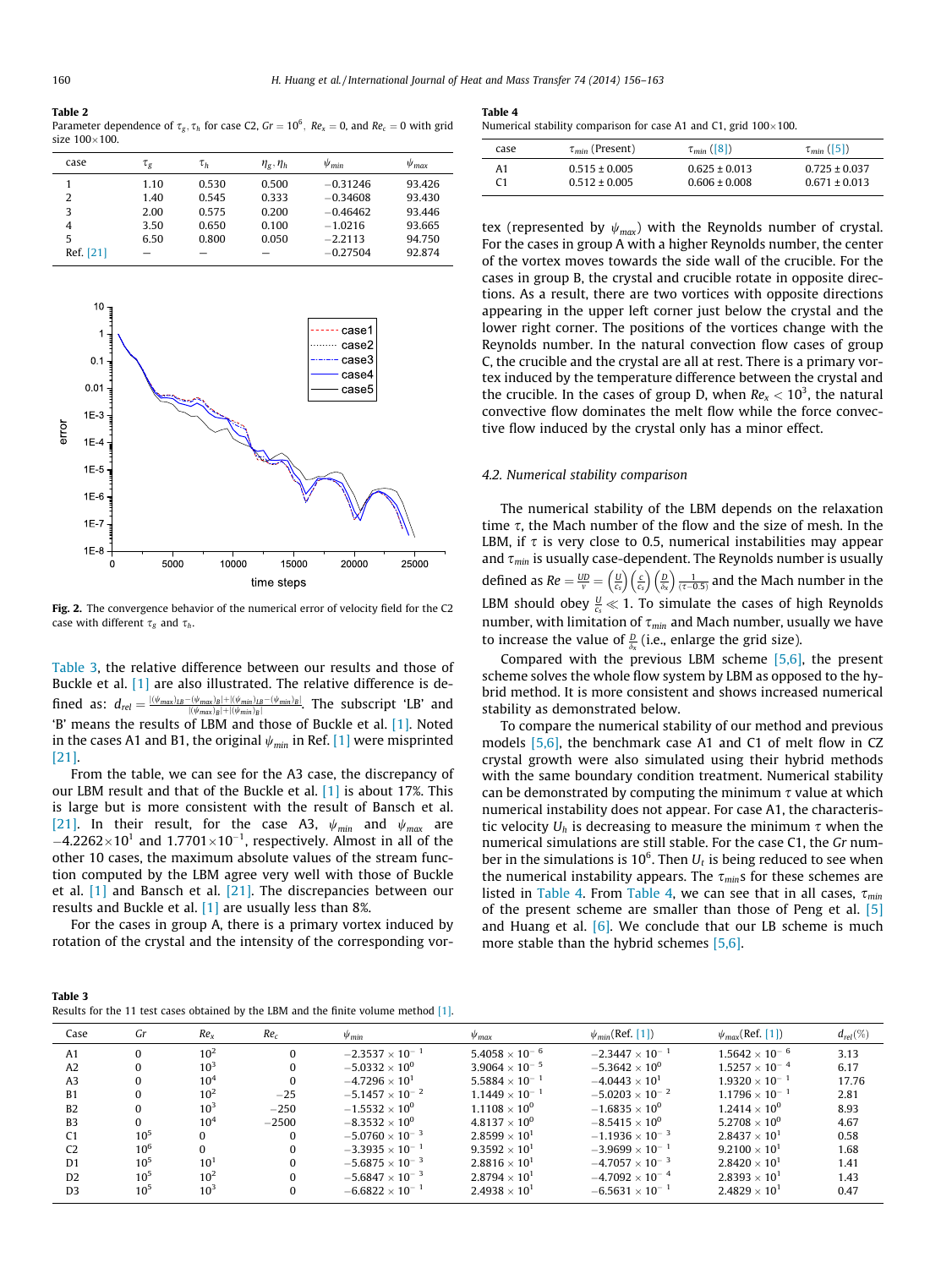Thus our LB scheme provides a significant advantage in simulating melt flow cases with high Reynolds number and high Grashof number for a given mesh resolution.

#### 4.3. Flow behavior at high Grashof number

Compared to the full 3D simulations, the 2D axisymmetric simulations predict a later onset of oscillations and stochastic flow [\[2\].](#page-6-0) However, even for Gr as high as 6  $\times$  10<sup>7</sup>, which is of practical interest, for the mean temperature and root-mean-square temperature oscillation field, there is only a slight discrepancy between the results of the 2D axisymmetric and 3D simulations [\[2\]](#page-6-0). Hence, the axisymmetric simulation in high Grashof number still captures the main flow characteristics.

Here we used the LBM to investigate the unsteady behavior in the melt flow in Czochralski crystal growth for high Gr. Using the grid 100 $\times$ 100, we obtained accurate results for cases with Gr around 10 $^6$ .

Fig. 3 shows the oscillation of  $\psi_{max}$  in the flow field for cases  $Gr = 2.4 \times 10^6$ ,  $2.5 \times 10^6$ , and  $2.6 \times 10^6$  as functions of time. The time is a nondimensional value,  $t = \frac{t_{LB}v}{R_c^2}$ , where  $t_{LB}$  is the time steps in LBM simulations. We can see that for the case of Gr  $=2.4\times10^6$  ,  $\psi_{max}$  finally becomes a constant, indicating the flow is in the steady-state regime. When the Grashof number increases to 2.5  $\times$  10 $^6$  and 2.6  $\times$  10 $^6$ , the flows are entering a periodic regime. The critical Grashof number  $Gr_c$  for this transition is about 2.5  $\times$  10 $^6$ . The oscillation amplitude of  $\psi_{\mathit{max}}$  in the latter two cases are 0.15 and 1.49, respectively.

We also observed that the oscillation amplitude of the  $\psi_{max}$  is proportional to  $(Gr - Gr_{c})^{0.5}$  when  $(Gr_{c} < Gr < 6 \times 10^{6}).$  Our results are illustrated in Fig. 4. The linear fit of the data shows  $\delta\psi_{\sf max} =$  0.00666(Gr – Gr $_{c})^{0.5}$  – 0.522, where  $\delta\psi_{\sf max}$  is the oscillation amplitude of  $\psi_{max}$ . (See Fig. 4).

Fig. 5 shows the oscillations of the temperature at the point (r = 0.64, x = 0.5). When (G $r_c <$  Gr  $<$  6  $\times$  10<sup>6</sup>), the mean temperature distribution of these periodic flows and that in the steady flow regime ( $Gr < Gr<sub>c</sub>$ ) are similar. The difference is that the temperature and velocities are oscillating harmonically around a mean value at each point in the computational domain. For the cases of Gr = 7  $\times$  10<sup>6</sup> and 7.5  $\times$  10<sup>6</sup>, multiple-harmonic amplitudes become significant. For larger Gr (the curves 4, 5, 6 in Fig. 5), the oscillations become very complex. For such high Gr cases, it is hard to distinguish one or multiple main frequencies from our analysis of the frequency spectra. In these high Gr cases the flows become chaotic.

By analysis of the frequency spectra, one or multiple main frequencies are obtained for cases  $Gr < 10^7$ . The details are listed in Table 5. We can see that when  $Gr_{c} < Gr < 6\times 10^{6},$  there is only one main frequency in the flow which increases monotonically from 3047 to 4356. In the case of G $r = 7.0 \times 10^6$ , there are two main frequencies. In the case of  $Gr = 7.5 \times 10^6$ , the frequencies



**Fig. 3.** The oscillation of  $\psi_{max}$  in cases of Gr = 2.4  $\times$  10<sup>6</sup>, 2.5  $\times$  10<sup>6</sup>, and 2.6  $\times$  10<sup>6</sup>.



**Fig. 4.** The oscillation amplitude  $\psi_{max}$  as a function of  $(Gr - Gr_c)^{0.5}$ , where  $Gr_c$  is about  $2.5 \times 10^6$ .



Fig. 5. Temperature oscillations at the point  $(r = 0.64, x = 0.5)$ . Curves 1-6 are obtained from cases of  $Gr = 6 \times 10^6$ ,  $7 \times 10^6$ ,  $7.5 \times 10^6$ ,  $1 \times 10^7$ ,  $3 \times 10^7$ , and  $6 \times 10^7$ .

are locked  $f_2 = \frac{f_1}{2} = \frac{f_0}{8}$ , where  $f_0 = 4903$ . Further higher Gr leads to a chaotic behavior. Thus the route to chaotic behavior is through period doubling as observed in many other complex systems.

We also plotted the contours of the average temperature and rms amplitude of temperature oscillations for the largest Grashof number  $Gr = 6 \times 10^7$  in [Fig. 6](#page-6-0). The rms amplitude of the temperature oscillations is defined as

| Table 5 |                                                |  |
|---------|------------------------------------------------|--|
|         | Frequency of the flows in the periodic regime. |  |

| Gr                  | Frequency                                          | Frequency [2]                                      |
|---------------------|----------------------------------------------------|----------------------------------------------------|
| $2.5 \times 10^6$   | 3047                                               | 3140                                               |
| $2.6 \times 10^6$   | 3082                                               |                                                    |
| $3.0 \times 10^{6}$ | 3275                                               |                                                    |
| $4.3 \times 10^{6}$ | 3792                                               |                                                    |
| $6.0 \times 10^6$   | 4356                                               | 4320                                               |
| $7.0 \times 10^{6}$ | 1135, 4705                                         | 1100, 4670                                         |
| $7.5 \times 10^{6}$ | Locked $f_2 = \frac{f_1}{2} = \frac{f_0}{8}$ where | Locked $f_2 = \frac{f_1}{2} = \frac{f_0}{8}$ where |
|                     | $f_0 = 4903$                                       | $f_0 = 4880$                                       |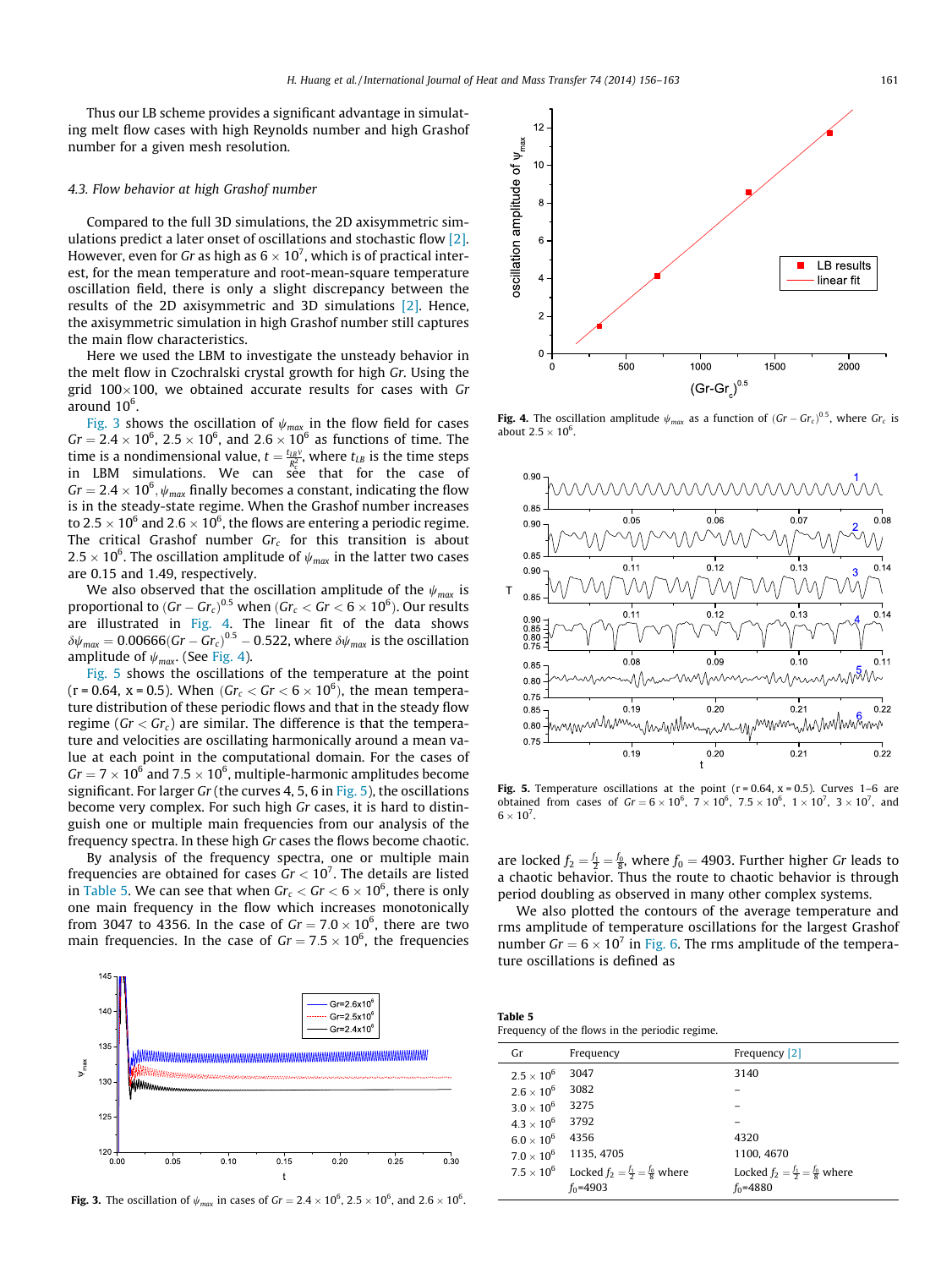<span id="page-6-0"></span>

**Fig. 6.** (a) Contours of the average temperature and (b) rms amplitude of temperature oscillations at the flow  $Gr = 6 \times 10^7$ .

$$
T_{rms}(x,r) = \langle (T(x,r,t) - \langle T(x,r,t) \rangle)^2 \rangle^{0.5}
$$
\n(16)

where the symbol  $\langle \rangle$  implies the averaging over the whole time interval. The distributions of these mean quantities at such high Grashof number is found still similar to those obtained by 3D simulations [2].

In this section, we observed the typical flow patterns in the oscillation regimes. These observations and frequency analysis agree well with the study of Nikitin et al. [2] who obtained their results from a spectral-finite-difference method.

# 5. Conclusions

A lattice Boltzmann scheme has been applied to solving melt flows in the CZ crystal growth system. Not only the NS equations are solved by the LBM, but also the equation for swirling velocity and the heat equation. It is more consistent in methodology and has better numerical stability than hybrid schemes [5,6]. As a result, this scheme can give results for high Reynolds number and high Grashof number cases with smaller grid size.

Through study on the flows with high Grashof number, the transition from steady flow to periodic flow is found to be occur at about 2.5  $\times$  10 $^6$ . The oscillation amplitude  $\psi_{\mathit{max}}$  is proportional to (Gr – Gr $_c$ ) $^{0.5}$  for 2.5  $\times$  10 $^{6}$   $<$  Gr  $<$  6  $\times$  10 $^{6}$ . This conclusion agrees well with the study of Nikitin et al. [2]. The frequencies of the unsteady flow we obtained also seem correct. The distributions of the mean quantities of the temperature and rms of temperature at high Grashof number are found to be similar to the 3D results in Ref.[2]. The axisymmetric simulations are still useful to predict the real 3D melt flow in CZ crystal growth in such a high Grashof number.

#### Acknowledgments

This work was partially supported by the Alexander von Humboldt Foundation, Germany. Grant for Excellent Youth University Teacher in Anhui Province, China.

## References

- [1] [U. Buckle, M. Schafer, Benchmark results for the numerical simulation of flow](http://refhub.elsevier.com/S0017-9310(14)00208-7/h0005) [in Czochralski crystal growth, J. Cryst. Growth 126 \(1993\) 682–694.](http://refhub.elsevier.com/S0017-9310(14)00208-7/h0005)
- [2] [N. Nikitin, V. Polezhaev, Direct simulations and stability analysis of the gravity](http://refhub.elsevier.com/S0017-9310(14)00208-7/h0010) [driven convection in a Czochralski model, J. Cryst. Growth 230 \(1–2\) \(2001\)](http://refhub.elsevier.com/S0017-9310(14)00208-7/h0010) [30–39.](http://refhub.elsevier.com/S0017-9310(14)00208-7/h0010)
- [3] [D. Xu, C. Shu, B.C. Khoo, Numerical simulation of flows in Czochralski crystal](http://refhub.elsevier.com/S0017-9310(14)00208-7/h0015) [growth by second-order upwind QUICK scheme, J. Cryst. Growth 173 \(1–2\)](http://refhub.elsevier.com/S0017-9310(14)00208-7/h0015) [\(1997\) 123–131.](http://refhub.elsevier.com/S0017-9310(14)00208-7/h0015)
- [4] [I. Raspo, J. Ouazzani, R. Peyret, A spectral multidomain technique for the](http://refhub.elsevier.com/S0017-9310(14)00208-7/h0020) [computation of the Czochralski melt configuration, Int. J. Numer. Methods](http://refhub.elsevier.com/S0017-9310(14)00208-7/h0020) [Heat Fluid Flow 6 \(1\) \(1996\) 31–58.](http://refhub.elsevier.com/S0017-9310(14)00208-7/h0020)
- [5] [Y. Peng, C. Shu, Y.T. Chew, J. Qiu, Numerical investigation of flows in](http://refhub.elsevier.com/S0017-9310(14)00208-7/h0025) [Czochralski crystal growth by an axisymmetric lattice Boltzmann method, J.](http://refhub.elsevier.com/S0017-9310(14)00208-7/h0025) [Comput. Phys. 186 \(1\) \(2003\) 295–307](http://refhub.elsevier.com/S0017-9310(14)00208-7/h0025).
- [6] [H.B. Huang, T.S. Lee, C. Shu, Hybrid lattice-Boltzmann finite-difference](http://refhub.elsevier.com/S0017-9310(14)00208-7/h0030) [simulation of axisymmetric swirling and rotating flows, Int. J. Numer.](http://refhub.elsevier.com/S0017-9310(14)00208-7/h0030) [Methods Fluids 53 \(11\) \(2007\) 1707–1726](http://refhub.elsevier.com/S0017-9310(14)00208-7/h0030).
- [7] [H.N. Dixit, V. Babu, Simulation of high Rayleigh number natural convection in a](http://refhub.elsevier.com/S0017-9310(14)00208-7/h0035) [square cavity using the lattice Boltzmann method, Int. J. Heat Mass Transfer 49](http://refhub.elsevier.com/S0017-9310(14)00208-7/h0035) [\(3–4\) \(2006\) 727–739.](http://refhub.elsevier.com/S0017-9310(14)00208-7/h0035)
- [8] [H. Huang, T.S. Lee, C. Shu, Lattice-BGK simulation of steady flow through](http://refhub.elsevier.com/S0017-9310(14)00208-7/h0040) [vascular tubes with double constrictions, Int. J. Numer. Methods Heat Fluid](http://refhub.elsevier.com/S0017-9310(14)00208-7/h0040) [Flow 16 \(2\) \(2006\) 185–203.](http://refhub.elsevier.com/S0017-9310(14)00208-7/h0040)
- [9] [I. Halliday, L.A. Hammond, C.M. Care, K. Good, A. Stevens, Lattice Boltzmann](http://refhub.elsevier.com/S0017-9310(14)00208-7/h0045) [equation hydrodynamics, Phys. Rev. E 64 \(2001\) 011208.](http://refhub.elsevier.com/S0017-9310(14)00208-7/h0045)
- [10] [J.G. Zhou, Axisymmetric lattice Boltzmann method revised, Phys. Rev. E 84 \(3\)](http://refhub.elsevier.com/S0017-9310(14)00208-7/h0050) [\(2011\) 036704](http://refhub.elsevier.com/S0017-9310(14)00208-7/h0050).
- [11] [Q. Li, Y.L. He, G.H. Tang, W.Q. Tao, Improved axisymmetric lattice Boltzmann](http://refhub.elsevier.com/S0017-9310(14)00208-7/h0055) [scheme, Phys. Rev. E 81 \(5\) \(2010\) 056707.](http://refhub.elsevier.com/S0017-9310(14)00208-7/h0055)
- [12] [Z. Guo, H. Han, B. Shi, C. Zheng, Theory of the lattice Boltzmann equation:](http://refhub.elsevier.com/S0017-9310(14)00208-7/h0060) [lattice Boltzmann model for axisymmetric flows, Phys. Rev. E 79 \(4\) \(2009\)](http://refhub.elsevier.com/S0017-9310(14)00208-7/h0060) [046708](http://refhub.elsevier.com/S0017-9310(14)00208-7/h0060).
- [13] [H.B. Huang, X-Y Lu, Theoretical and numerical study of axisymmetric lattice](http://refhub.elsevier.com/S0017-9310(14)00208-7/h0065) [Boltzmann models, Phys. Rev. E 80 \(2009\) 016701.](http://refhub.elsevier.com/S0017-9310(14)00208-7/h0065)
- [14] [R.G.M. van der Sman, Galilean invariant lattice Boltzmann scheme for natural](http://refhub.elsevier.com/S0017-9310(14)00208-7/h0070) [convection on square and rectangular lattices, Phys. Rev. E 74 \(2006\) 026705](http://refhub.elsevier.com/S0017-9310(14)00208-7/h0070).
- [15] [H.W. Zheng, C. Shu, Y.T. Chew, A lattice Boltzmann model for multiphase flows](http://refhub.elsevier.com/S0017-9310(14)00208-7/h0075) [with large density ratio, J. Comput. Phys. 218 \(1\) \(2006\) 353–371](http://refhub.elsevier.com/S0017-9310(14)00208-7/h0075).
- [16] [P.H. Kao, R.J. Yang, Simulating oscillatory flows in Rayleigh–Benard convection](http://refhub.elsevier.com/S0017-9310(14)00208-7/h0080) [using the lattice Boltzmann method, Int. J. Heat Mass Transfer 50 \(17-18\)](http://refhub.elsevier.com/S0017-9310(14)00208-7/h0080) [\(2007\) 3315–3328.](http://refhub.elsevier.com/S0017-9310(14)00208-7/h0080)
- [17] [T. Inamuro, A lattice kinetic scheme for incompressible viscous flows with heat](http://refhub.elsevier.com/S0017-9310(14)00208-7/h0085) [transfer, Philos. Trans. R. Soc. London Ser. A 360 \(1792\) \(2002\) 477–484](http://refhub.elsevier.com/S0017-9310(14)00208-7/h0085).
- [18] [C. Huber, A. Parmigiani, B. Chopard, M. Manga, O. Bachmann, Lattice](http://refhub.elsevier.com/S0017-9310(14)00208-7/h0090) [Boltzmann model for melting with natural convection, Int. J. Heat Fluid Flow](http://refhub.elsevier.com/S0017-9310(14)00208-7/h0090) [29 \(5\) \(2008\) 1469–1480](http://refhub.elsevier.com/S0017-9310(14)00208-7/h0090).
- [19] [S. Chen, J. Tölke, M. Krafczyk, Numerical simulation of fluid flow and heat](http://refhub.elsevier.com/S0017-9310(14)00208-7/h0095) [transfer inside a rotating disk–cylinder configuration by a lattice Boltzmann](http://refhub.elsevier.com/S0017-9310(14)00208-7/h0095) [model, Phys. Rev. E 80 \(2009\) 016702.](http://refhub.elsevier.com/S0017-9310(14)00208-7/h0095)